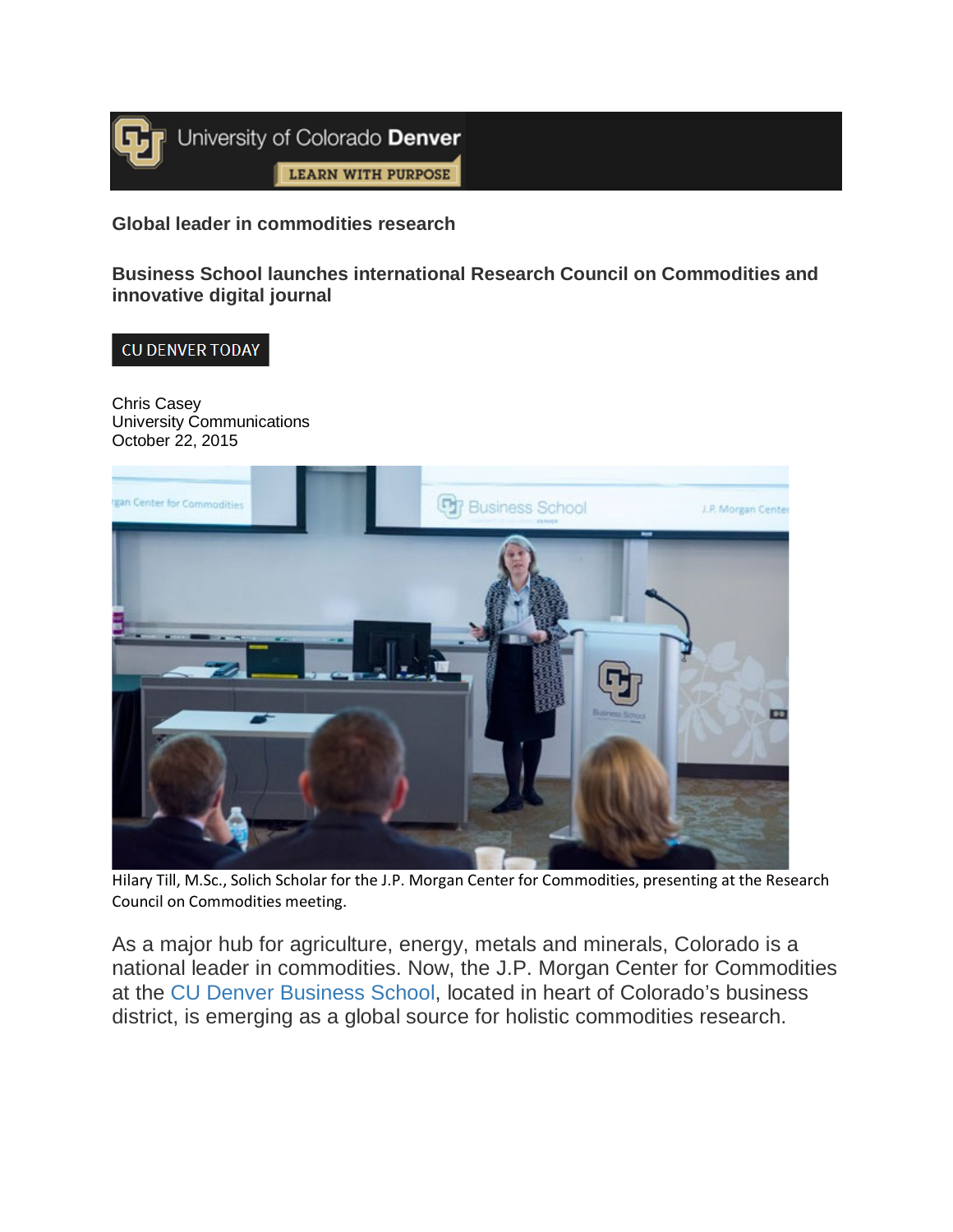The [J.P. Morgan Center for Commodities](http://www.ucdenver.edu/academics/colleges/business/industry-programs/commodities/Pages/center-for-commodities.aspx) recently launched two initiatives that bring academics and business practitioners together. The center started a digital journal, [Global Commodity Issues \(Editor's Choice\),](http://www.ucdenver.edu/academics/colleges/business/industry-programs/commodities/Pages/Global-Commodity-Issues.aspx) and established an international Research Council on Commodities*.* The goal of each is to encourage robust dialogue between researchers and practitioners as well as to drive research into wide-scope commodities issues, such as supply chain management, risk management and regulatory matters, said [Ajeyo Banerjee,](http://www.ucdenver.edu/academics/colleges/business/about/Faculty-Research/FacultyDirectory/Pages/Ajeyo-Banerjee.aspx) PhD, Center director.

"There is really no organized research activity on commodities as a whole," Banerjee said. He noted that plenty of research is directed at various sectors — agriculture, metals and minerals, and energy — but "there is no organized group that looks across all commodities."



Opening remarks given by Sueann Ambron and Ajeyo Banerjee, PhD, executive academic director of the J.P. Morgan Center for Commodities

## **'Practical and relevant agenda'**

That's where the Research Council comes in. Twenty-six experts, a mix of renowned academics and business leaders from across the nation, met for a day at the CU Denver Business School in April. Three sessions each involved an academic presentation of a study followed by discussion about the research by both academics and practitioners.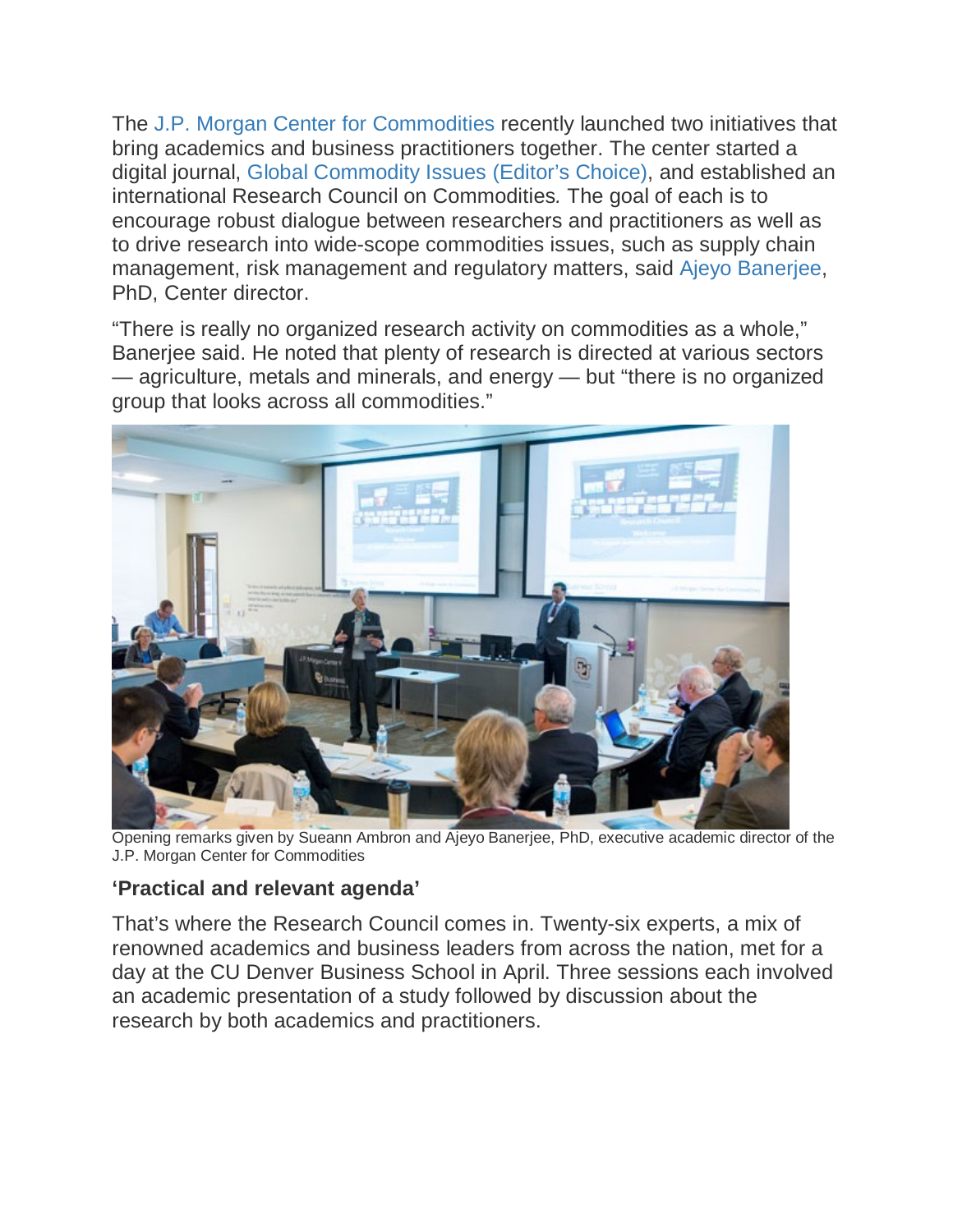"This was such a different activity that we were not sure that they would like to meet again," Banerjee said of the two groups, who tend to operate within their own silos. "But it was the opposite. People came up to us and said, 'Where do we go from here?'" Another Research Council meeting is tentatively set for November or December, and the group is planning a Denver-hosted international commodities symposium for spring 2017. Council members are laying the groundwork for research projects that incorporate student researchers and explore best-practice issues and other areas of interest to business practitioners.

"We think it's a great way of pushing a practical and relevant agenda along with commodities research of academic rigor," Banerjee said. He said CU Denver, as a research institution, offers a scope of enterprise that's wider than what's typically available through a business's economic research department. "This will offer research into big-picture issues … the best practices have never been shared across commodities."



Colin Fenton, managing partner and head of research at Blacklight Research LLC, and Ajeyo Banerjee, PhD, executive academic director of the J.P. Morgan Center for Commodities, chat during the conference.

Another innovative platform of shared information is the J.P. Morgan Center for Commodities-sponsored Global Commodity Issues, the first online journal devoted to commodities. The journal is part of the Social Science Research Network (SSRN), which disseminates worldwide social science research to 1.7 million users.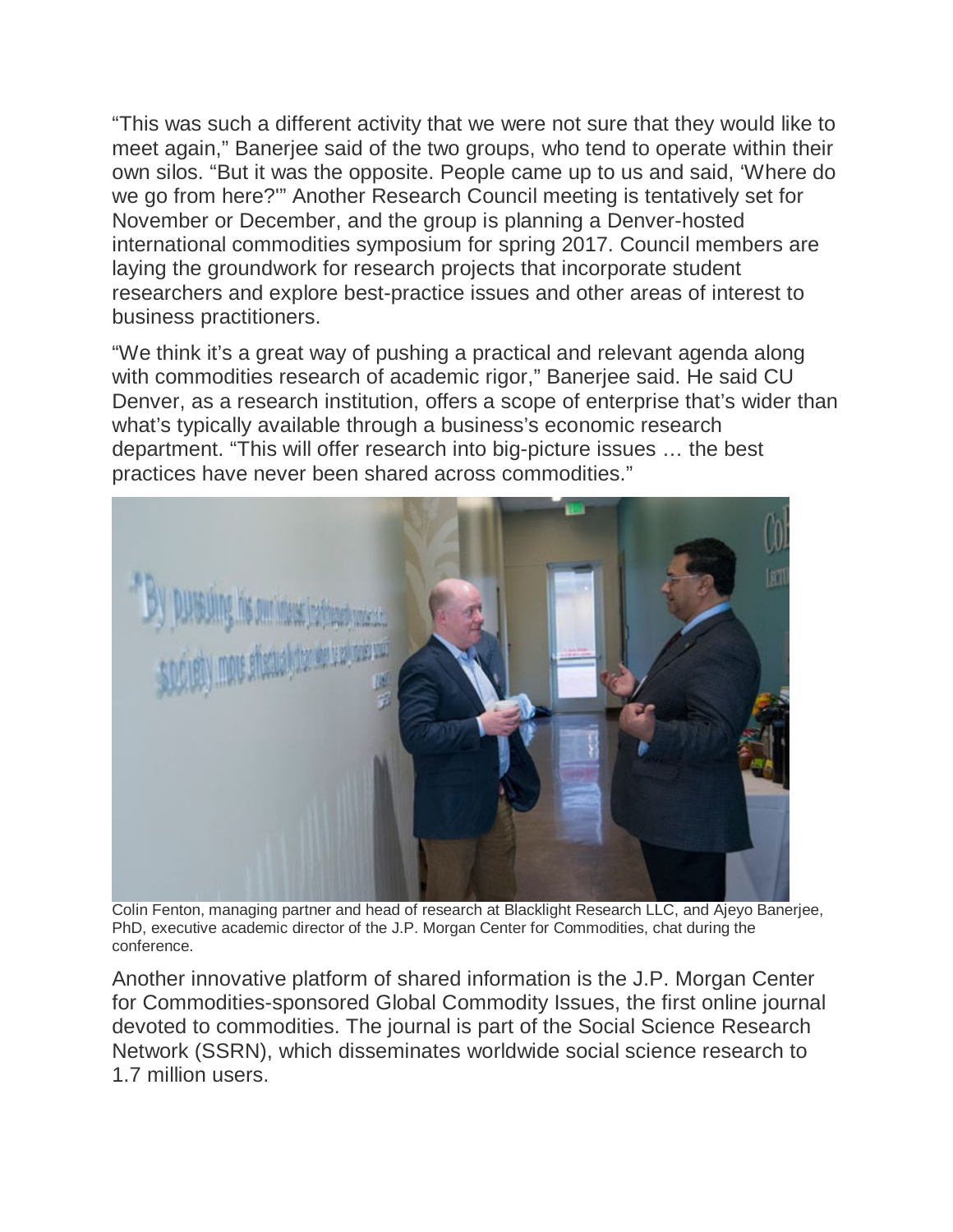Through a \$50,000 grant from the CME Group, the J.P. Morgan Center for Commodities provides free subscriptions to anyone interested in getting issues by email from SSRN. On a monthly basis, the Center publishes Global Commodity Issues (Editor's Choice), where the center's editorial team selects seven papers of wide interest to the field of commodities.

## **'Targeted group of papers'**

"It's a more targeted group of papers which we think are of broader interest," Banerjee said. "The benefit is that it projects the J.P. Morgan Center for Commodities as the source of relevant research information on commodities to the entire world, because the SSRN is looked at across the world."

Banerjee said the SSRN selects 50 to 100 papers monthly that are posted to the Global Commodity Issues page. [Marcelle Arak,](http://www.ucdenver.edu/academics/colleges/business/about/Faculty-Research/FacultyDirectory/Pages/Marcelle-Arak.aspx) PhD, research director of the J.P. Morgan Center for Commodities, leads the CU Denver Business School editorial board that chooses the papers deemed to be most relevant to commodities as a whole.



Groups of attendees chat in the CU Denver Business School lobby at the first conference of the Research Council on Commodities.

"We look for quality and how relevant the research is to the practitioner community," said Banerjee, noting that the Editor's Choices are among the most-downloaded of all the GCI's posted commodities articles. "Our goal is to provide direct, relevant research to people who work in the business field and practice what is emerging."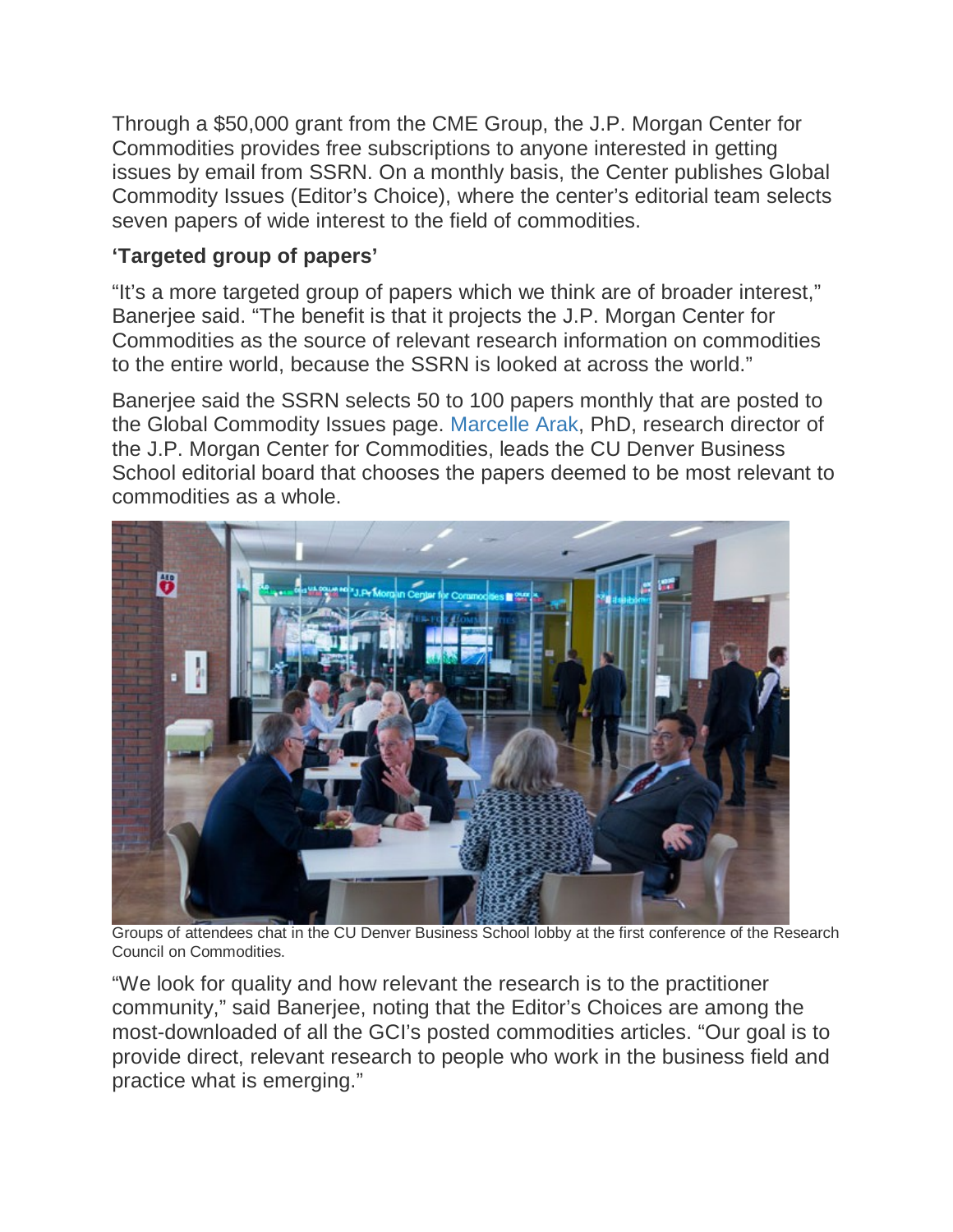In just two years, the first-of-its-kind J.P. Morgan Center for Commodities has become a leader in 21st century commodities education and a global clearinghouse for the field's latest ground-breaking research.

"As a university and Business School in an urban location we have the capacity to be the Center of relevant and rigorous research," Banerjee said. "Located in downtown Denver, we're directly connected to serving our business communities. That's what differentiates us as a university and a Business School."

## **Members of the J.P. Morgan Center for Commodities Research Council on Commodities:**

Sueann Ambron, former dean, senior advisor, J.P. Morgan Center for Commodities

Thorvin Anderson, executive director, JPMorgan

Marcelle Arak, research director, J.P. Morgan Center for Commodities

Tom Brady, chief economist, Newmont Mining Corp.

Colin Carter, professor of agricultural economics, University of California, **Davis** 

Graham Davis, professor of economics, Colorado School of Mines

Nancy DeVore, principal, DHF Team, LLC

Colin Fenton, managing partner and head of research, Backlight Research LLC

Robert Gray, chief commodities strategist, Resource Capital Funds

Bob Greer, scholar in residence, J.P. Morgan Center for Commodities

James Hamilton, professor of economics, University of California, San Diego

Dave Hammond, principal, Hammond International Group

Vince Kaminski, professor, energy management, Rice University

Lutz Kilian, professor of economics, University of Michigan

Dan Kowalski, director, Knowledge Exchange, CoBank

Benjamin Lee, research scientist, National Renewable Energy Laboratory

Peter McCallum, director, global agribusiness, Bunge Limited

Mike Miller, vice president, risk management, Ardent Mills